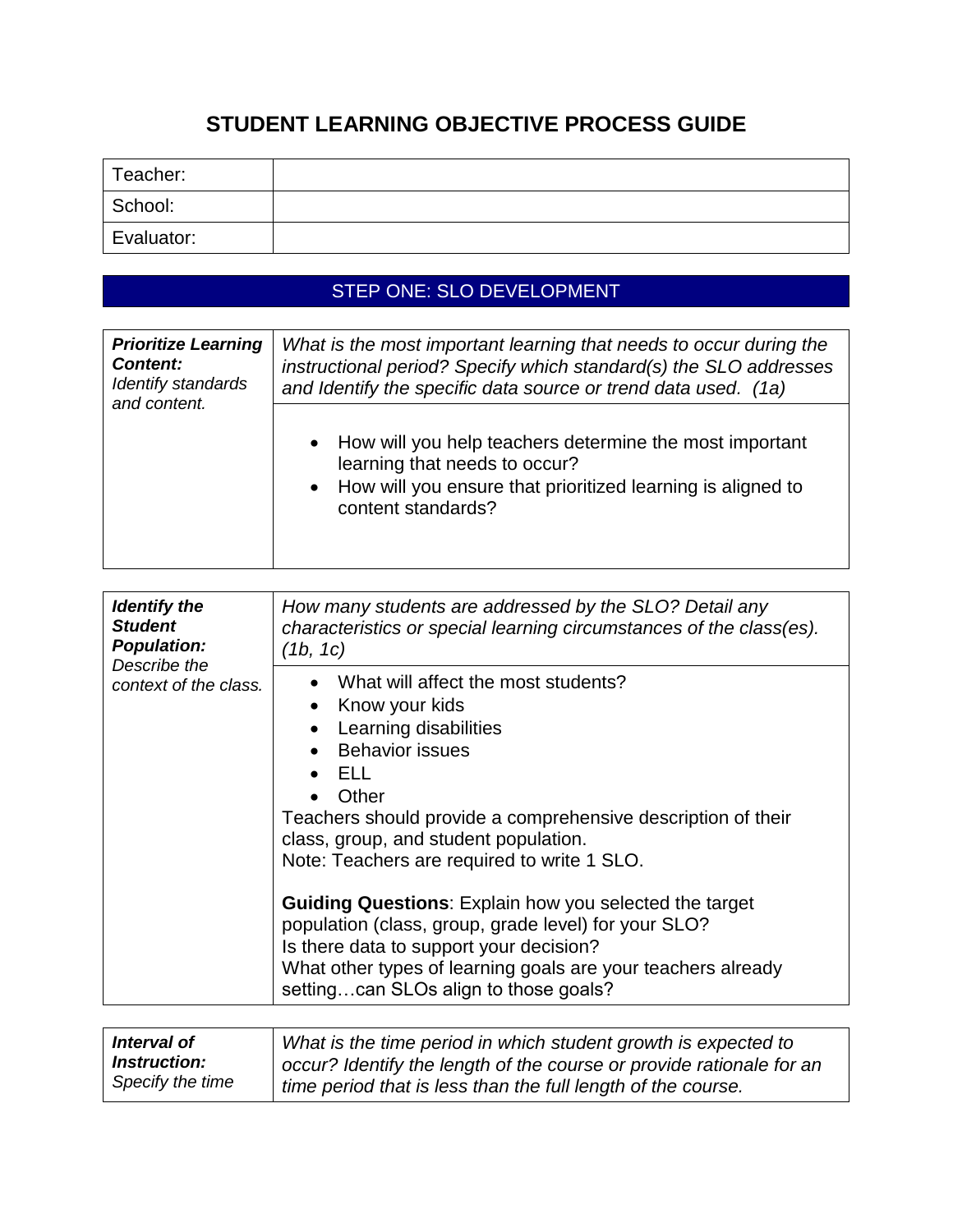| frame in which<br>growth with be<br>measured.                                                         | The School Year<br>How long will you measure the growth?<br>A semester class?<br>9 weeks?<br>Other<br><b>Guiding Questions:</b><br>Have you provided enough time for your students to master<br>the learning?                                                                                                                                                                                                                                                                                                                                             |
|-------------------------------------------------------------------------------------------------------|-----------------------------------------------------------------------------------------------------------------------------------------------------------------------------------------------------------------------------------------------------------------------------------------------------------------------------------------------------------------------------------------------------------------------------------------------------------------------------------------------------------------------------------------------------------|
| <b>Analyze Data and</b><br><b>Develop Baseline:</b>                                                   | Where are my students starting? Summarize student baseline<br>performance and attach additional data if necessary. (1b, 1f)                                                                                                                                                                                                                                                                                                                                                                                                                               |
| Detail student<br>understanding of<br>the content at the<br>beginning of the<br>instructional period. | State the scores<br>$\bullet$<br>These scores are expected to be low<br>$\bullet$<br>Where are my students starting<br>$\bullet$<br>Bring in multiple measures if possible<br>Name the assessments used<br><b>Guiding Questions:</b><br>How did you select/develop your baseline assessment?<br>How do your baseline assessment and post-assessment compare?                                                                                                                                                                                              |
|                                                                                                       |                                                                                                                                                                                                                                                                                                                                                                                                                                                                                                                                                           |
| <b>Select or Develop</b><br>an Assessment:<br>Describe how the                                        | What specific assessment or instrument will be used to measure<br>goal attainment? Describe the source of the assessment and the<br>connection to identified content and standards. (1c, 1d, 1f, 3d)                                                                                                                                                                                                                                                                                                                                                      |
| goal attainment will<br>be measured.                                                                  | After looking at all data – choose one assessment for your<br><b>SLO</b><br>Where did you get the assessment?<br>How does this assessment connect to the content?<br><b>Guiding Questions:</b><br>Describe how the goal attainment will be measured.<br>Is your assessment aligned to priority content & standards?<br>Does your assessment measure what it was designed to measure?<br>Does your assessment produce an accurate and consistent picture<br>of what students know & do?<br>Can you administer / score your assessment in a timely fashion? |
| $C$ rowth $C$ ooli                                                                                    | Ulbet can Loynest my students to schious? Establish risersus                                                                                                                                                                                                                                                                                                                                                                                                                                                                                              |

| <b>Growth Goal:</b> | What can I expect my students to achieve? Establish rigorous |
|---------------------|--------------------------------------------------------------|
| Establish           | expectations for student performance. (1b, 1c)               |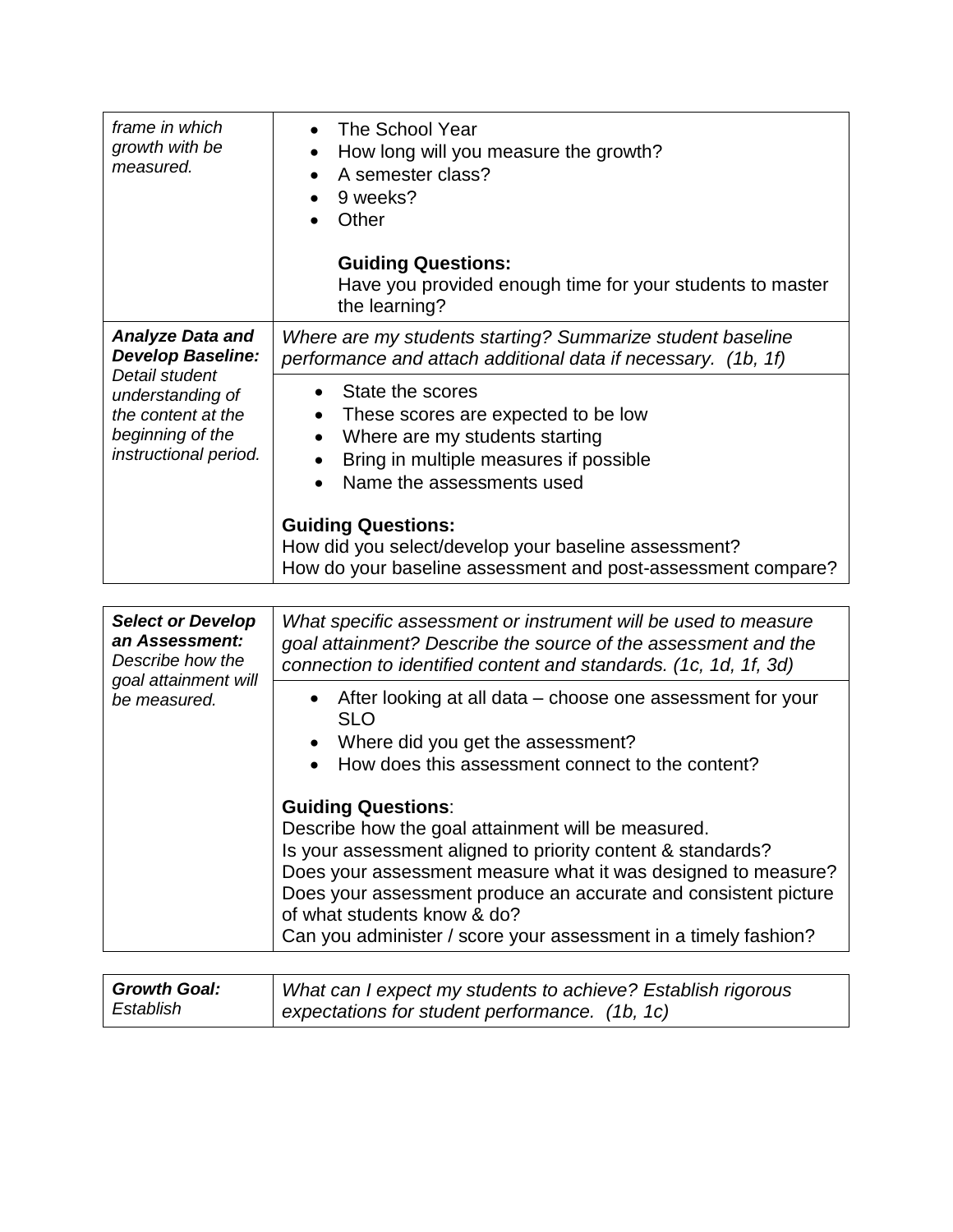| expectations for<br>student growth. | • How far can you take students from where they start?<br>Rubric standard, gain scores, or other<br>$\bullet$<br>• Use the SMART goal format<br>• Can be measured using rate, percentage, number, level of<br>performance                          |
|-------------------------------------|----------------------------------------------------------------------------------------------------------------------------------------------------------------------------------------------------------------------------------------------------|
|                                     | <b>Guiding Questions:</b><br>Explain how your SLO is both rigorous and realistic?<br>How did you determine what type of growth goal to use?<br>How did you determine the growth measurement method?<br>Have you addressed growth for all students? |

| <b>Provide Rationale:</b><br>Describe how your<br><b>SLO</b> benefits<br>student learning. | How do the content, baseline data, assessment and growth goal<br>support student progress and growth? Describe why you chose to<br>develop this SLO. (1a, 1f) |
|--------------------------------------------------------------------------------------------|---------------------------------------------------------------------------------------------------------------------------------------------------------------|
|                                                                                            | • How does this benefit student learning?<br>Why this goal?<br>• Defend your choice?                                                                          |
|                                                                                            | Teachers should describe alignment.<br>Data + standards + strategies + assessment + student learning +<br>student needs = ALIGNMENT                           |

| Learning<br><b>Strategies:</b><br>Describe your plan<br>to meet student<br>needs. | How will you help students attain the goal? Provide any specific<br>actions that will lead to goal attainment. (1b, 1e, 1f, 4a)                                                                                                        |
|-----------------------------------------------------------------------------------|----------------------------------------------------------------------------------------------------------------------------------------------------------------------------------------------------------------------------------------|
|                                                                                   | What's the plan for success?<br>Tutor time?<br>How will you help?<br>Will others be involved?<br>Will you use groups?                                                                                                                  |
|                                                                                   | <b>Guiding Questions:</b><br>Do you use a variety of research based strategies that align to the<br>content, WEBB Level, and students' needs?<br>Are the strategies congruent with district curriculum methodology (if<br>identified)? |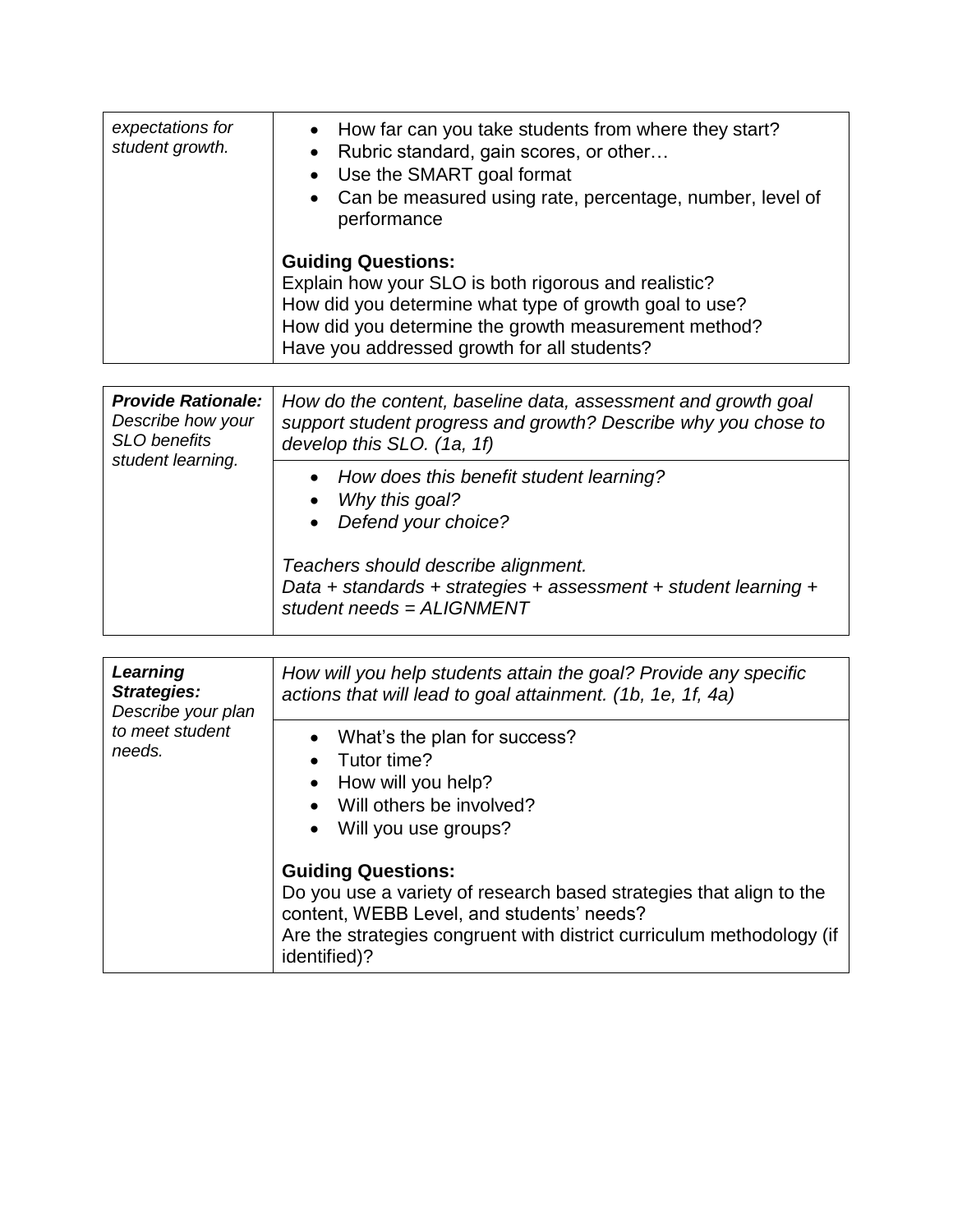### STEP TWO: SLO APPROVAL

The SLO has been reviewed jointly between the teacher and evaluator and will serve as the agreed-upon measure to determine the teacher's student growth rating. Teacher Signature: Date: Date:

Evaluator Signature: Date: Date: Date: Date: Date: Date: Date: Date: Date: Date: Date: Date: Date: Date: Date: Date: Date: Date: Date: Date: Date: Date: Date: Date: Date: Date: Date: Date: Date: Date: Date: Date: Date: Dat

### STEP THREE: ONGOING COMMUNICATION

| <b>Progress Update:</b>             | Are your students on track toward meeting the growth goal?                                                                                                                                                                                                                             |
|-------------------------------------|----------------------------------------------------------------------------------------------------------------------------------------------------------------------------------------------------------------------------------------------------------------------------------------|
| Describe student                    | Specify the assessment used to track progress. (1f, 3d, 4b)                                                                                                                                                                                                                            |
| progress toward the<br>growth goal. | • Can meet with groups of teachers to discuss SLOs at one<br>time.<br>• Meet with the evaluator<br>• Sign and date<br>• Explain your data and growth plan<br>• Revise if necessary<br>On track?<br>How will you know where your kids are at?<br>• Same assessment?<br>• Informal data? |

| <b>Strategy</b><br><b>Modification:</b><br>If necessary,<br>document changes<br>in strategy. | Does data suggest I need to adjust my instructional strategy?<br>Describe how you plan to meet the goal. (1e, 4a) |
|----------------------------------------------------------------------------------------------|-------------------------------------------------------------------------------------------------------------------|
|                                                                                              | • Do I need to adjust?<br>• Change up instructional strategies?<br>• Keep on keeping on?                          |

| <b>SLO Adjustment:</b><br>If justified, describe<br>changes to the<br>SLO. | Are there circumstances beyond the teacher's control that will<br>impact growth goal? If needed, attach a revised SLO. (1b, 4a) |
|----------------------------------------------------------------------------|---------------------------------------------------------------------------------------------------------------------------------|
|                                                                            | • Any reason to change the goal?<br>• Did circumstances change?<br>• Revise if needed.<br>• Sign and Date                       |

Teacher Signature: **Date:** Date: Date: Date: Date: Date: Date: Date: Date: Date: Date: Date: Date: Date: Date: Date: Date: Date: Date: Date: Date: Date: Date: Date: Date: Date: Date: Date: Date: Date: Date: Date: Date: Dat

Evaluator Signature: Date: Date: Date: Date: Date: Date: Date: Date: Date: Date: Date: Date: Date: Date: Date: Date: Date: Date: Date: Date: Date: Date: Date: Date: Date: Date: Date: Date: Date: Date: Date: Date: Date: Dat